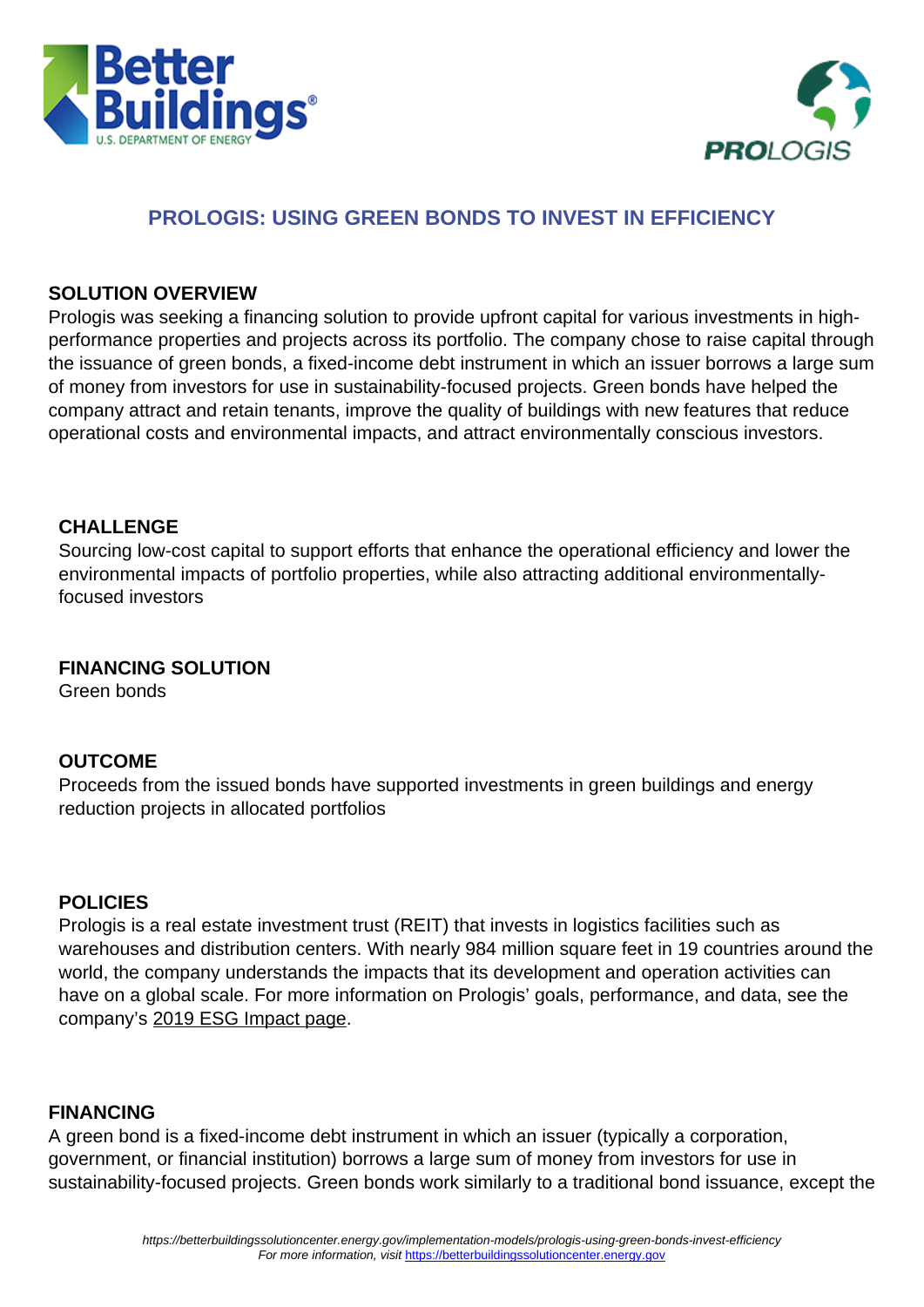funds are slated for use in energy efficiency, renewable energy, or other projects that meet certain sustainability requirements, often formalized in a green bond "framework" developed by the issuer. Green bonds typically involve one or more third-party firms to underwrite, certify, and monitor the bond issuance. For more information on green bonds, see the [Green Bonds Fact Sheet](https://betterbuildingssolutioncenter.energy.gov/financing-navigator/option/green-bonds) on the **[Better Buildings Financing Navigator](https://betterbuildingssolutioncenter.energy.gov/financing-navigator).** 

### **PROCESS**

The company identified green bonds as a low-cost financing mechanism to support its efforts to create sustainability solutions for its customers through efficiency projects and sustainably certified buildings. Prologis issued its first green bond – a €300 million bond – in March 2018 for its European Logistics Fund (PELF). It has since issued several more additional bonds, tracked on its [green](https://www.prologis.com/about/sustainable-industrial-real-estate/green-bonds) [bonds webpage.](https://www.prologis.com/about/sustainable-industrial-real-estate/green-bonds)

While there are no universal requirements for a green bond, the [Green Bond Principles \(GBPs\)](https://www.icmagroup.org/green-social-and-sustainability-bonds/green-bond-principles-gbp/) and [Climate Bonds Standard \(CBS\)](https://www.climatebonds.net/files/files/Climate%20Bonds%20Standard%20v2_1%20-%20January_2017.pdf) are popular voluntary guidelines that advise on best practices for green bond stewardship. Prologis developed a [green bond framework](https://www.prologis.com/sites/corporate/files/documents/2020/12/august-2020-green-bond-framework.pdf) per the Green Bond Principles guidance to articulate the process and parameters for the use of bond proceeds, project evaluation and selection, management of proceeds, and reporting for all its green bond issuances:

- 1. **Use of Proceeds**: Prologis will allocate capital raised from bond issuances to the following categories:
	- a. **Green Buildings**: Investments in new properties (existing or new construction) to meet green building certifications and expenditures on existing assets in need of efficiency retrofits.
	- b. **Renewable Energy Projects:** The acquisition, development, construction, and/or installation of renewable energy systems such as solar and wind.
	- c. **Energy Efficiency:** Energy storage systems.
- 2. **Process for Project Evaluation and Selection:** A dedicated Prologis Green Bond Committee evaluates and selects projects according to the eligibility criteria set forth in the Use of Proceeds.
- 3. **Management of Proceeds:** The Green Bond Committee ensures that proceeds from green bond issuances are properly tracked and allocated so that the value of the designated portfolios matches or exceeds the net proceeds raised from outstanding green bonds.
- 4. **Reporting:** Per the framework, Prologis provides annual reporting on bonds until full allocation of the Green Bond net proceeds or until the applicable Green Bonds are no longer outstanding.

Prologis received a [second-party opinion](https://www.prologis.com/sites/corporate/files/documents/2020/08/august-2020-prologis-green-bond-framework-and-sustainalytics-opinion.pdf) on its green bond framework from Sustainalytics, which found the framework credible and aligned with the four core components of the Green Bond Principles. Second-party opinions ensure that frameworks are in line with industry best practices and can help give investors confidence in an organization's green bond issuance(s).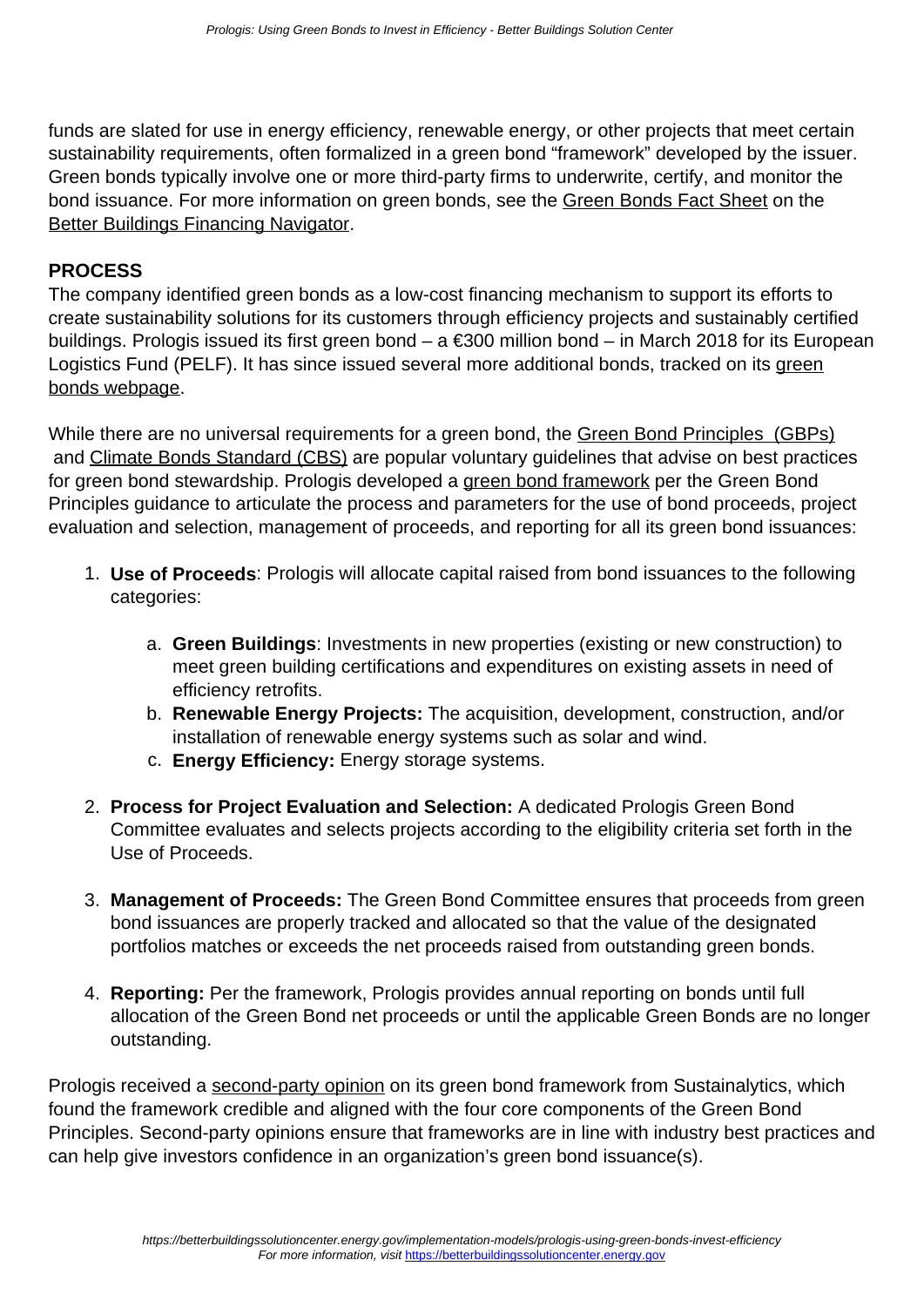#### Case study example

Prologis issued a \$750 million green bond in August 2020. Proceeds from the bond have been used for investment in LEED Silver and Gold industrial facilities across major U.S. markets such as Chicago, Houston, Las Vegas, and San Francisco.

One example of an investment using green bond proceeds is the International Park of Commerce Building in Tracy, CA. The use of proceeds were tied to Prologis' "Green Buildings" approach (new or existing investments in or expenditures on properties which meet at least one of the following requirements: LEED-Silver).

The property features a number of energy-efficient features as evidenced in the graphic below:



# International Park of Commerce Bldg.1

**Tracy, California** 

#### **LEED Silver**

- Annual Carbon Savings from design features compared to LEED baseline: 1197 MTCO2 / Year
- 52% annual energy cost savings (calculated in LEED energy modeling)
- 3.8 MW solar installation, equivalent to powering 485 homes<sup>1</sup> for a year
- **LED** lighting

#### **MEASURING SUCCESS**

Prologis issued several green bonds in 2020 with an aggregate value of over \$2.5 billion. For the three green bonds issued by Prologis Euro Finance LLC, Prologis Yen Finance LLC, and Prologis, L.P., the proceeds of these bonds have been used to invest in 48 properties totaling 17.3 million square feet across the U.S. and Canada.

The company provided annual environmental impact metrics to share progress with stakeholders. Below are several impact metrics for its 2020 bonds:

**Total electricity savings:** 26,205 MWh/year (equivalent to powering 2,138 homes for a year)